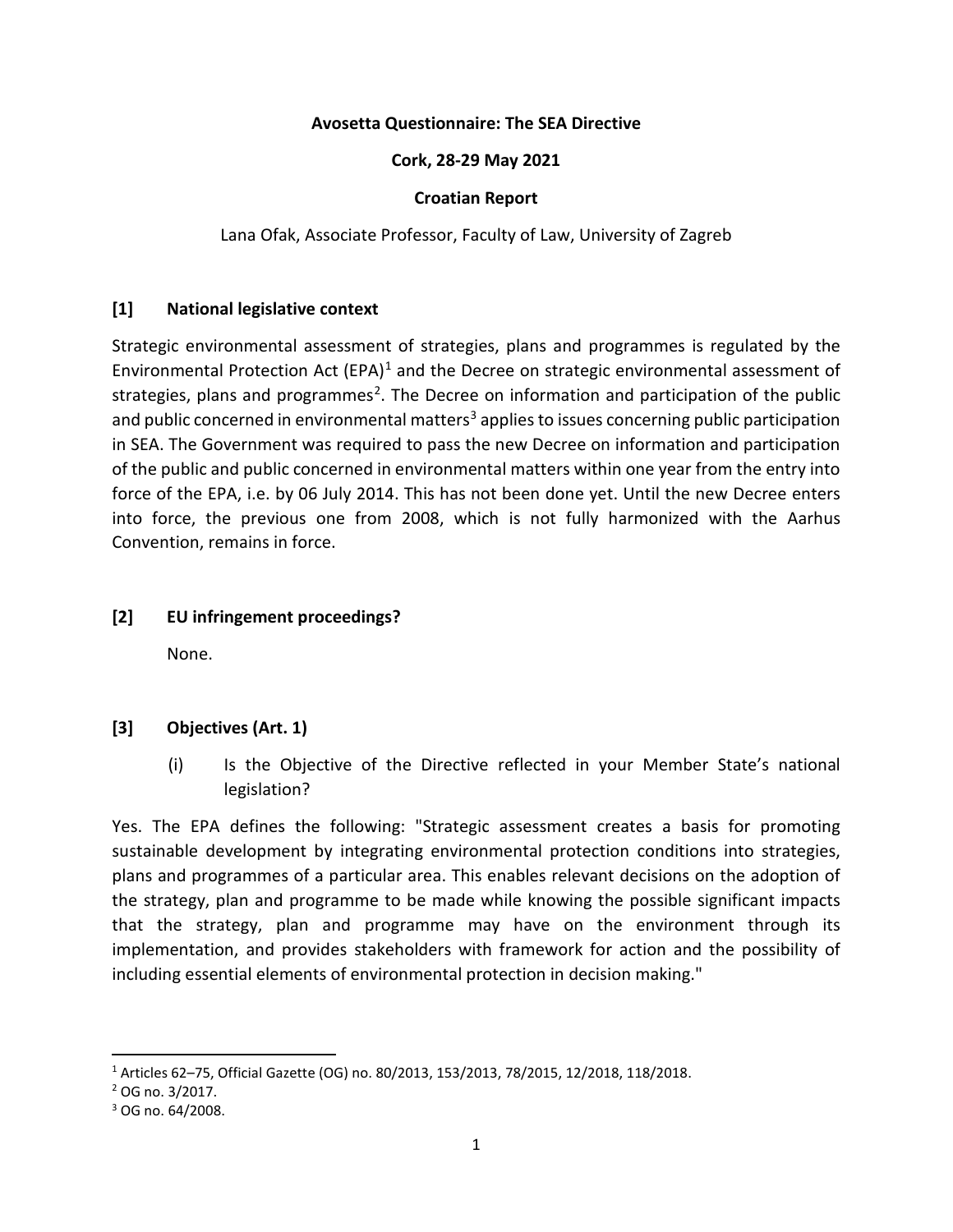(ii) Has the Objective been used by your national courts to assist them in the interpretation of relevant provisions of national law?

Not to my knowledge. Case law concerning SEA is very scarce. One of the reasons is that the SEA procedure is not regulated as an administrative procedure. Final SEA decision cannot be challenged before the courts in Croatia. The only exemption is when SEA includes appropriate assessment (prescribed by the Habitats Directive, i.e. implementing legislation: Nature Protection Act) when there is a possibility to challenge certain decision before the administrative court, but there is still no case law.

# **[4] "Plans and Programmes" subject to SEA**

(i) **Art. 2 (a) (Definition of "plans and programmes"):** How has this definition been transposed into national law and, in particular, how is the concept "required by legislative, regulatory or administrative provisions" understood – either in national legislation and / or in national jurisprudence?

Pursuant to the EPA, strategic assessment is mandatory for strategies, plans and programmes, and amendments thereto, including the ones whose implementation is financed by the EU. The EPA does not prescribe the definition of strategies, plans or programmes.

The SEA was introduced as a new environmental protection instrument in the Croatian EPA in 2007. The major inconsistency with SEA Directive was that plans and programmes adopted on the local level were excluded from the SEA procedure. This was contrary to Article 2 (a) of the SEA Directive. Today, on the basis of the amendments to the EPA from 2015, SEA is mandatory for strategies, plans and programmes, including their amendments, which are adopted not only at the state and regional level, but also at the local level.

The concept "required by legislative, regulatory or administrative provisions" is understood as prescribed by the EPA.

In Croatia, there is, generally speaking, lack of knowledge of the CJEU case law in environmental matters. There haven't been any articles/papers concerning the cases C-567/10 and C-24/19. Croatian administrative courts are not inclined to refer questions to the CJEU for a preliminary ruling. As an illustration, Croatia has been an EU Member State since 1 July 2013, and so far only one case has been referred to the CJEU by the Croatian administrative court in a tax case.

(ii) **Art. 3 (Scope):** How has this provision been transposed into national legislation, and, in particular, has your country added any additional categories of "plans and programmes", either in legislation or on a case by case basis (see Art. 3(4) and (5))?

Pursuant to the EPA, strategic assessment is mandatory for: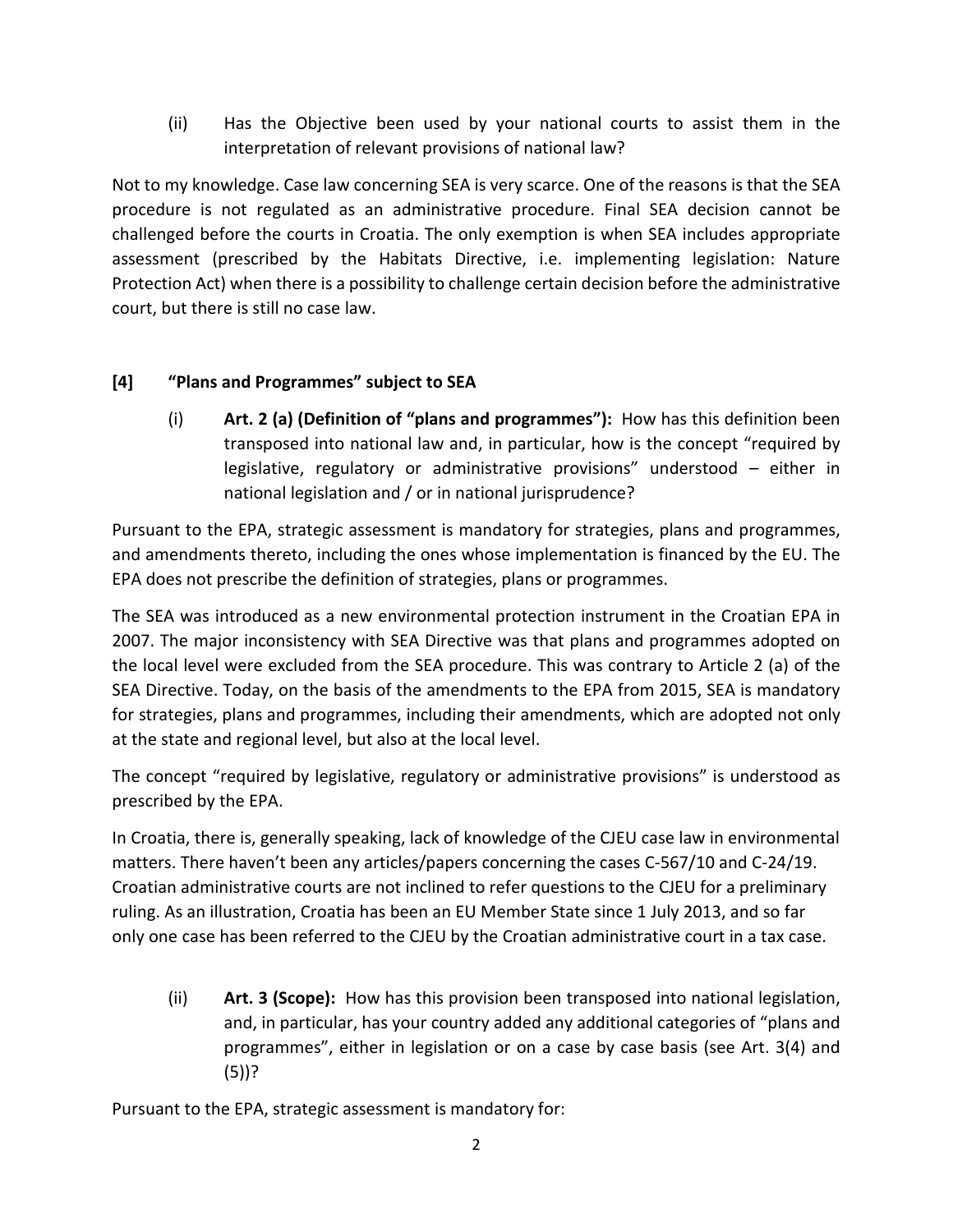- strategies, plans and programmes, and amendments thereto, including the ones whose implementation is financed by the EU, which are adopted at the national, regional and local level, in the following sectors: agriculture, forestry, fisheries, energy, industry, mining, transport, electronic communications, tourism, spatial planning, regional development, waste management and water management which set the framework for projects subject to environmental impact assessment (EIA) or for projects subject to evaluation of the need for EIA (i.e. screening)

- strategies, plans and programmes that may have a significant negative impact on the ecological network Natura 2000, which is determined under special legislation in the field of nature protection i.e. Nature Protection Act.

The following strategies, plans and programmes are not subject to strategic assessment:

- strategies, plans and programmes which serve exclusively for purposes of national defence and/or civil protection, and strategies, plans and programmes which are applied in emergency situations as well as external plans for protection and rescue

- financial and budgetary strategies plans and programmes.

(iii) "likely to have significant environmental effects" – is this concept elaborated on in national legislation? Is there official guidance and / or national jurisprudence on the meaning of the phrase "likely to have significant environmental effects"? Who determines whether a particular plan or programme is "likely to have significant environmental effects"?

The concept "likely to have significant environmental effects" is not elaborated on in national legislation. There is no official guidance and no national jurisprudence on the meaning of this concept. In 2014 within the project financed by the EU a manual was published on the web site of the Ministry competent for Environmental Protection. However, the EPA and the Decree which regulates the SEA have been changed/amended thereafter.

Strategic assessment, as well as screening for strategic assessment, is carried out by the competent authority for the area for which the strategy, plan or programme is being adopted (e.g. for forestry – Ministry of Agriculture, for tourism – Ministry of Tourism) in cooperation with the Ministry competent for environmental protection or the administrative body competent for environmental protection in the county. Prior to the commencement of proceedings, the authority in charge of drafting the strategy, plan or programme is required to obtain an opinion from the Ministry competent for environmental protection or the administrative body competent for environmental protection in the county on the need for the implementation of strategic assessment or screening.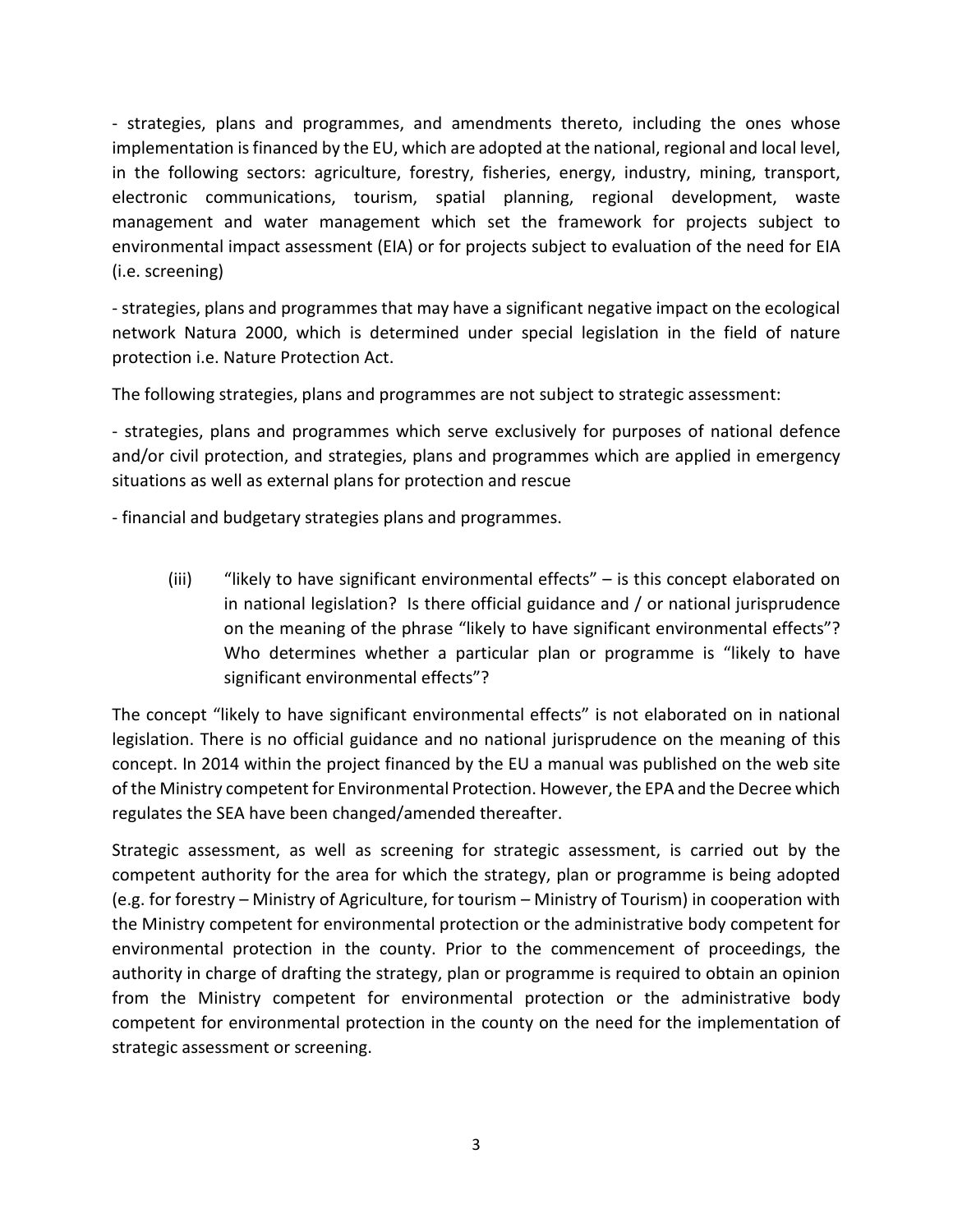(iv) Is there screening? If yes, in what context(s) and how does it operate? Who makes the screening determination? Is the screening determination available to the public?

The screening procedure is mandatory for the strategies, plans and programmes which determine the use of small areas at local level and minor modifications to strategies, plans and programmes that are subject to mandatory strategic assessment (referred to above under point ii). The screening for strategic assessment is carried out for all strategies, plans and programmes that provide a framework for projects subject to EIA or to the evaluation of the need for an EIA. The decision made in the screening procedure must be based on case-by-case examination and criteria for determining the likely significant environmental impact prescribed by the Decree on strategic environmental assessment of strategies, plans and programmes (Annex II). The criteria for determining the likely significance of effects are the same as the criteria prescribed in Annex II of the SEA Directive.

The need to perform the appropriate assessment of the strategy, plan or programme is determined by a special legislation i.e. Nature Protection Act.

(v) " … which set the framework for future development consent of projects" specified in the EIA Directive. Has national legislation / official guidance and / or jurisprudence further elaborated on the meaning of this concept?

The provision of the EPA prescribes the following: "when they provide a framework for projects that are subject to EIA or EIA screening".

(vi) "Plans and programmes" that "determine the use of small areas at local level" – how has this provision been transposed and how it is applied in practice?

In case of strategies, plans and programmes which determine the use of small areas at local level the screening for strategic assessment is carried out.

- (vii) Does your national legislation and practice reflect the CJEU's conclusion that it is the "content" rather than the "form" of the planning or programming act that is decisive?
	- No.
- **[5] General obligations (Art. 4):** How has this provision been transposed? In particular, has the obligation to carry out the assessment "during the preparation of" the plan or programme been respected? Are there any practical examples demonstrating the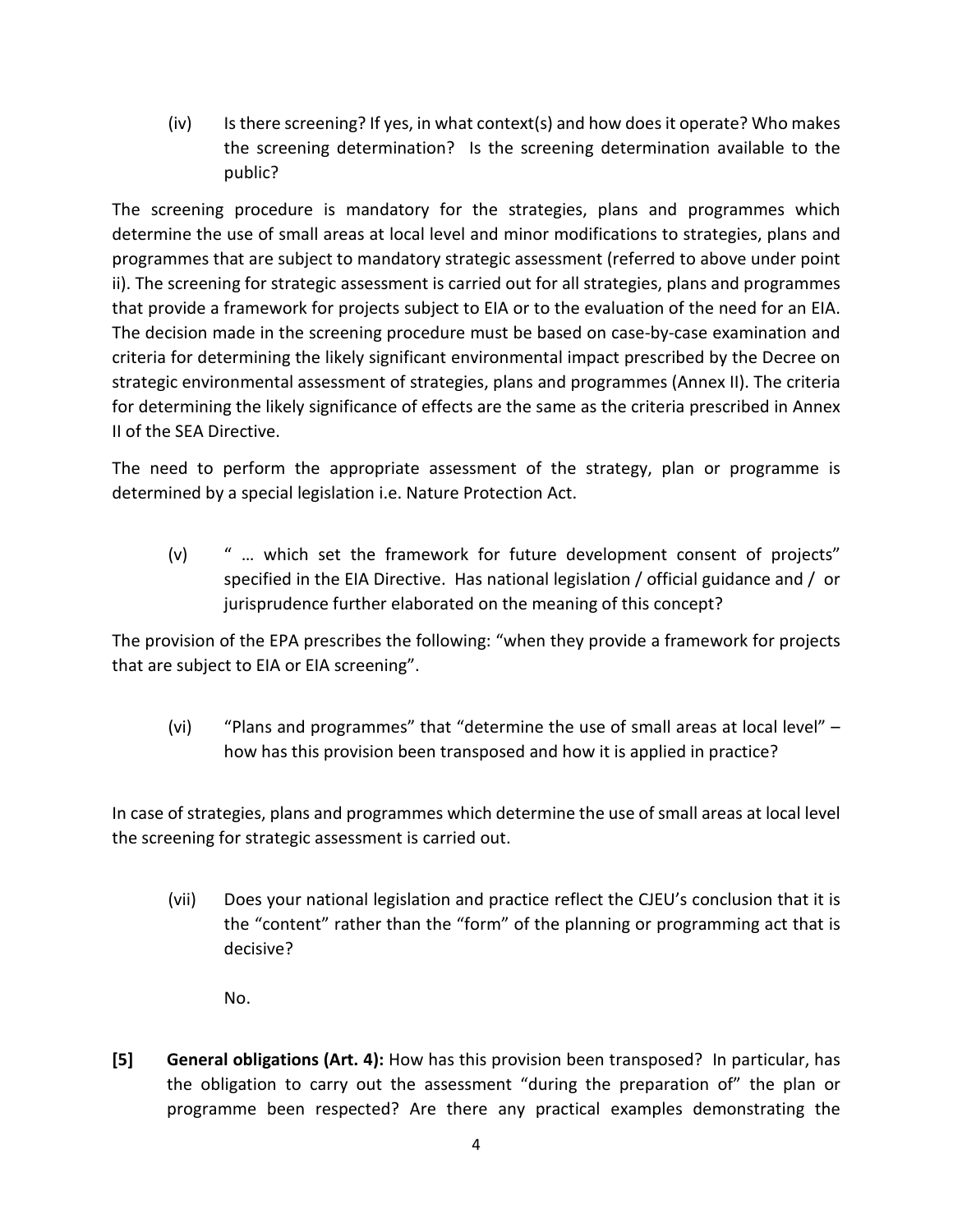avoidance of duplication of assessment where there is a hierarchy of plans and programmes?

Strategic assessment is carried out during the development of the draft proposal of the plan or programme, prior to the conclusion of the final proposal and its submission into the adoption procedure.

When the strategic assessment also includes appropriate assessment i.e., assessment of the acceptability of strategies, plans and programmes for the ecological network Natura 2000 according to a special legislation (NPA), the procedure for appropriate assessment shall be carried out as part of the strategic assessment.

For the purpose of avoiding duplication, a strategic assessment for a strategy, plan or programme shall not be carried out on a lower level if a strategic assessment of the strategy, plan or programme has already been carried out for its starting points at a higher level, for which the obligation of conformity of the lower level with the higher level has been prescribed by the EPA or a special regulation.

In the SEA procedure a strategic environmental assessment study (hereinafter: strategic study) is developed. Strategic study is an expert document that is submitted with the strategy, plan and programme. It is prepared by the persons authorized for performing professional environmental protection activities. Strategic study defines, describes and assesses the expected significant impacts on the environment which may be caused by the implementation of the strategy, plan or programme and the reasonable alternatives related to environmental protection, which take into account the goals and scope of the strategy, plan or programme in question. Strategic assessment is carried out on the basis of the results set out in the strategic study.

The authority implementing strategic assessment shall deliver the strategic study and the draft proposal of the strategy, plan or programme to the public authorities designated by special regulations for obtaining their opinion (e.g. local government and public authorities competent for nature protection, water and cultural heritage). They must submit their opinion within thirty days; otherwise it shall be deemed that there are no special impacts and environmental protection requirements pursuant to special regulations which need to be taken into consideration in the strategy, plan or programme. The authority carrying out a strategic assessment shall also request the opinion of the Ministry competent for environmental protection or the administrative body competent for environmental protection in a county on the strategic assessment prior to submitting the proposal of the strategy, plan or programme into the adoption procedure.

## **[6] Environmental Report (Art. 5, together with Art. 2 (b) and Annex I)**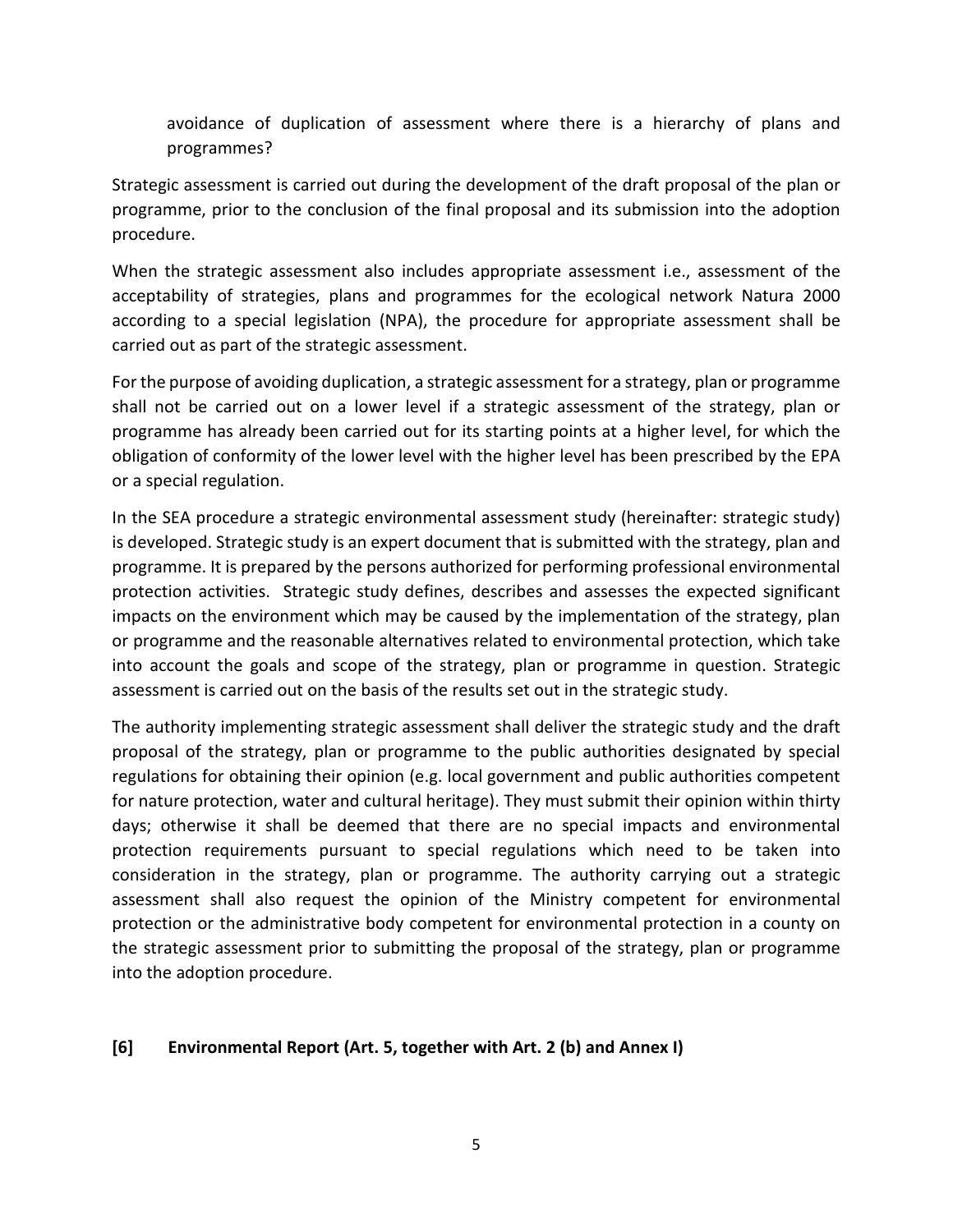(i) Is there national jurisprudence and / or practical examples demonstrating significant problems with the range of data included in the Environmental Report and the evaluation presented?

No.

(ii) Who makes the scoping determination?

The scoping determination is made by the authority competent for carrying out the SEA procedure i.e. the competent authority for the area for which the strategy, plan or programme is being adopted (e.g. for forestry – Ministry of Agriculture, for tourism – Ministry of Tourism).

In the scoping procedure, the competent body is obliged to obtain opinions from the public authorities determined by special regulations on the content and level of data to be processed in the strategic study (e.g. local government and public authorities competent for nature protection, water and cultural heritage).

If the competent body deems it necessary, depending on the scope and other features of the strategy, plan and programme which is developed for the state level, it shall obtain the opinions of regional self-government units in whose area the strategy, plan and programme will be implemented and in whose areas the implementation of the strategy, plan and programme may be affected.

The competent body is also obliged to ensure public participation in the scoping procedure.

(iii) Is the scoping determination available to the public?

Yes.

(iv) How is the concept "reasonable alternatives" considered in practice – either in national legislation, official guidance and / or national jurisprudence?

The strategic study is developed by the persons authorized for performing professional environmental protection activities (hereinafter: authorized person). They are legal persons or natural persons who can perform tasks related to the protection of the environment that are individually identified in the EPA (e.g. developing strategic studies, state of the environment reports, EIA studies, environmental monitoring etc.). The authorized persons may commence with the performance of activities after obtaining the approval of the Ministry competent for the environmental protection for performing the activities in question.

Prior to defining the draft proposal of the strategy, plan or programme to be submitted for public debate, the advisory expert committee (hereinafter: strategic assessment committee) shall review the draft strategy, plan and programme, evaluate the results of the strategic study and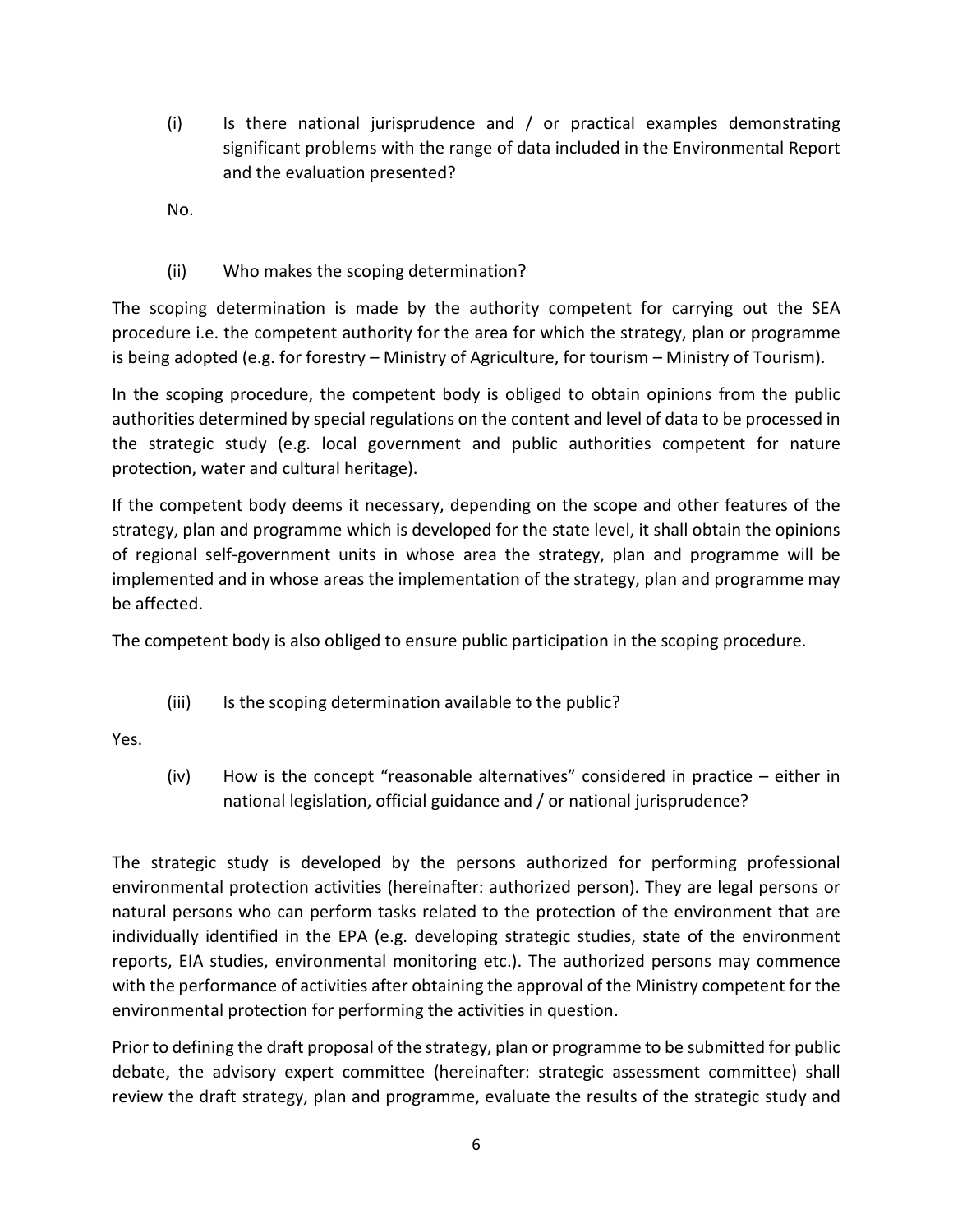give its opinion. The strategic assessment committee is appointed for each individual strategy, plan or programme by the head of the authority competent for carrying out strategic assessment. The composition and number of members of the strategic assessment committee are determined on the basis of the scope and other features of the strategy, plan or programme. The members of the committee are appointed from the list of persons selected by the Minister from among scientific and expert professionals, representatives of regional and local self-government, representatives of state administration bodies, representatives of legal persons with public powers and representatives of the Ministry.

According to the Manual for conducting SEA for strategies, plans and programs at the local level (2014) the recommendation is to actively look for alternative solutions and that in most examples an alternative solution that is acceptable for the environment can be found. The competent authority i.e. the developer of the strategy, plan and programme and the authorized person should work on this together. The authorized persons are the ones who find alternatives, but also the developer of the strategy, plan and program should be involved in this process. When the strategic study is finalized the following questions should be answered:

Does the strategic study evaluate all planned alternatives from the strategy, plan or programme?

Does it suggest possibilities for the development of new alternative solutions (in case none of the proposed alternatives from the strategy, plan or programme is environmentally acceptable)?

Does the strategic study propose the best alternative solutions for the environment even though they are not included in the strategy, plan or programme? $4$ 

**[7] Consultations (Art. 6 together with Art. 2 (d)):** How has this provision been transposed and is there national jurisprudence and / or practical examples demonstrating significant problems here?

After the draft of the strategy, plan or programme and the strategic study have been prepared, a public discussion follows. The public hearing lasts at least 30 days and includes public access to documentation (on the web site of the developer of the strategy, plan or programme) and public presentation of the draft and the strategic study. At the same time, the competent authority must seek the opinion of the authorities to which the request for an opinion on the content of the strategic study has been addressed.

There is no national jurisprudence on this process.

<span id="page-6-0"></span> <sup>4</sup> Ministry of Environmental and Nature Protection, Manual for conducting SEA for strategies, plans and programs at the local level (Priručnik za provedbu strateške procjene utjecaja na okoliš za strategije, planove i programe na lokalnoj razini), Zagreb, 2014, p. 19.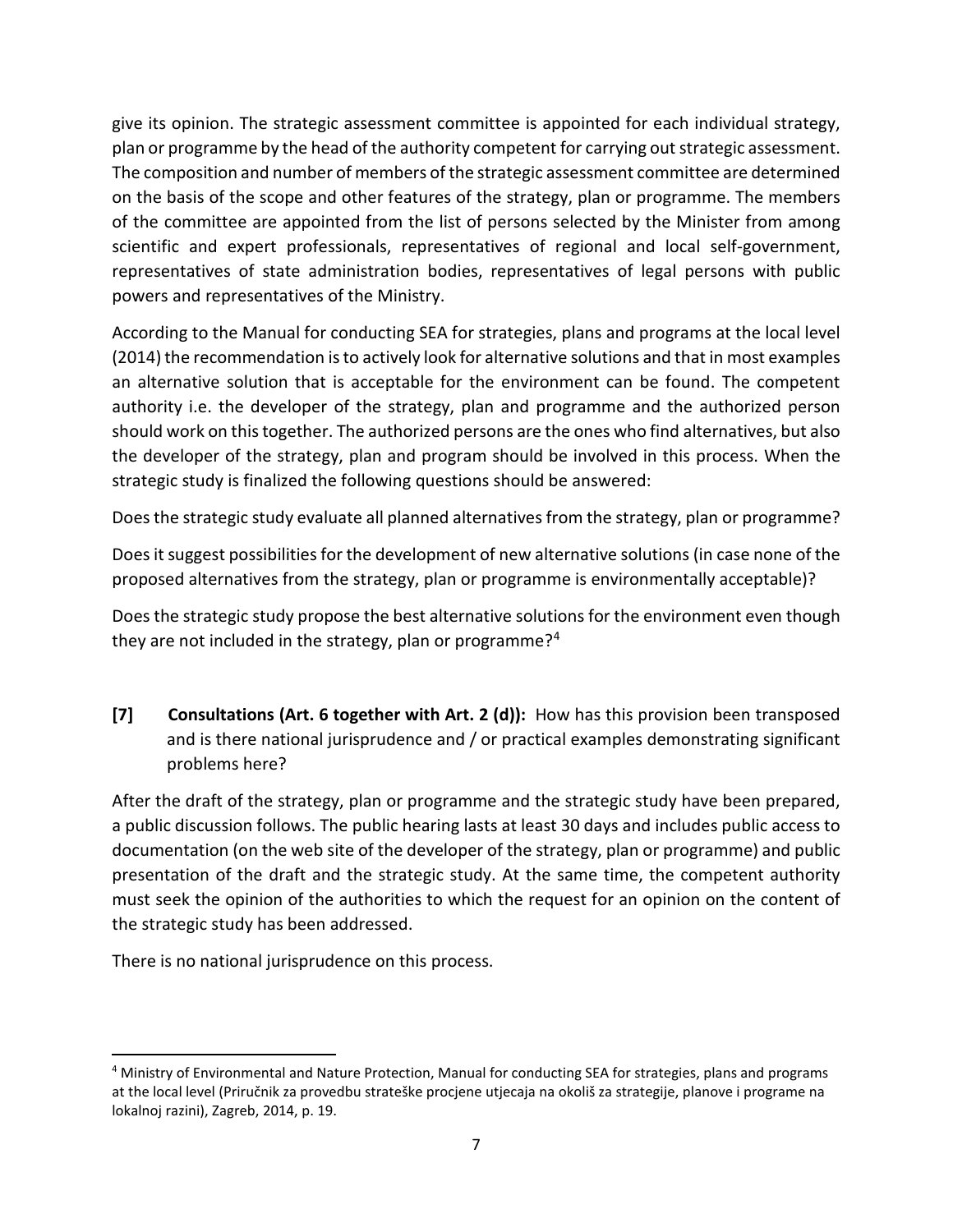**[8] Transboundary consultations (Art. 7):** Has this provision come into play in your country? Who decides about initiating transboundary consultations? At what stage are transboundary consultations usually initiated? Is there any significant national jurisprudence and / or practical examples? Does the UN ECE SEA Protocol play a role here?

There is a web site of the Ministry competent for the environmental protection which is dedicated to transboundary consultations.<sup>[5](#page-7-0)</sup> The Ministry competent for the environmental protection decides about initiating transboundary consultations. The UN ECE SEA Protocol plays a role here, since all the transboundary consultations are made pursuant to the Protocol.

There is no national jurisprudence on this process.

Regarding practical examples, it is interesting to note that in many cases all the documents are not translated into Croatian language (e.g. Management plans in the Danube and Adriatic Sea river basins for the period 2016 - 2021 of the Republic of Slovenia (Slovenian language), Program for the implementation of the Energy Development Strategy of the Republic of Serbia for the period from 2017 to 2023 (English language), Transport development strategy in the Republic of Slovenia (English language)).

**[9] "Taken into account" (Art. 8):** How is this provision understood? Is there any significant national jurisprudence? Are there any specific mechanisms in place to monitor compliance with this particular obligation?

After the public hearing, the developer of the strategy, plan or programme and the authorized person should respond to all received opinions and proposals. The report on the implementation of the SEA procedure, which is then prepared, must clarify how the proposals and conclusions reached in the SEA procedure are included and adopted in the strategy, plan or programme.

Prior to submission into the adoption procedure, when defining the final proposal of the strategy, plan or programme, the body competent for carrying out strategic assessment is required to take into account the results of strategic assessment, opinion of the strategic assessment committee, opinion of the Ministry competent for environmental protection or the administrative body of a county competent for environmental protection, opinions of authorities designated by special regulations (e.g. for nature protection, water, cultural heritage) and to review the objections, proposals and opinions of the public as well as the results of any transboundary consultations, which have been made concerning the draft proposal of the strategy, plan or programme.

There is no national jurisprudence on this process.

<span id="page-7-0"></span> <sup>5</sup> https://mingor.gov.hr/prekogranicni-postupci-strateske-procjene-4039/4039.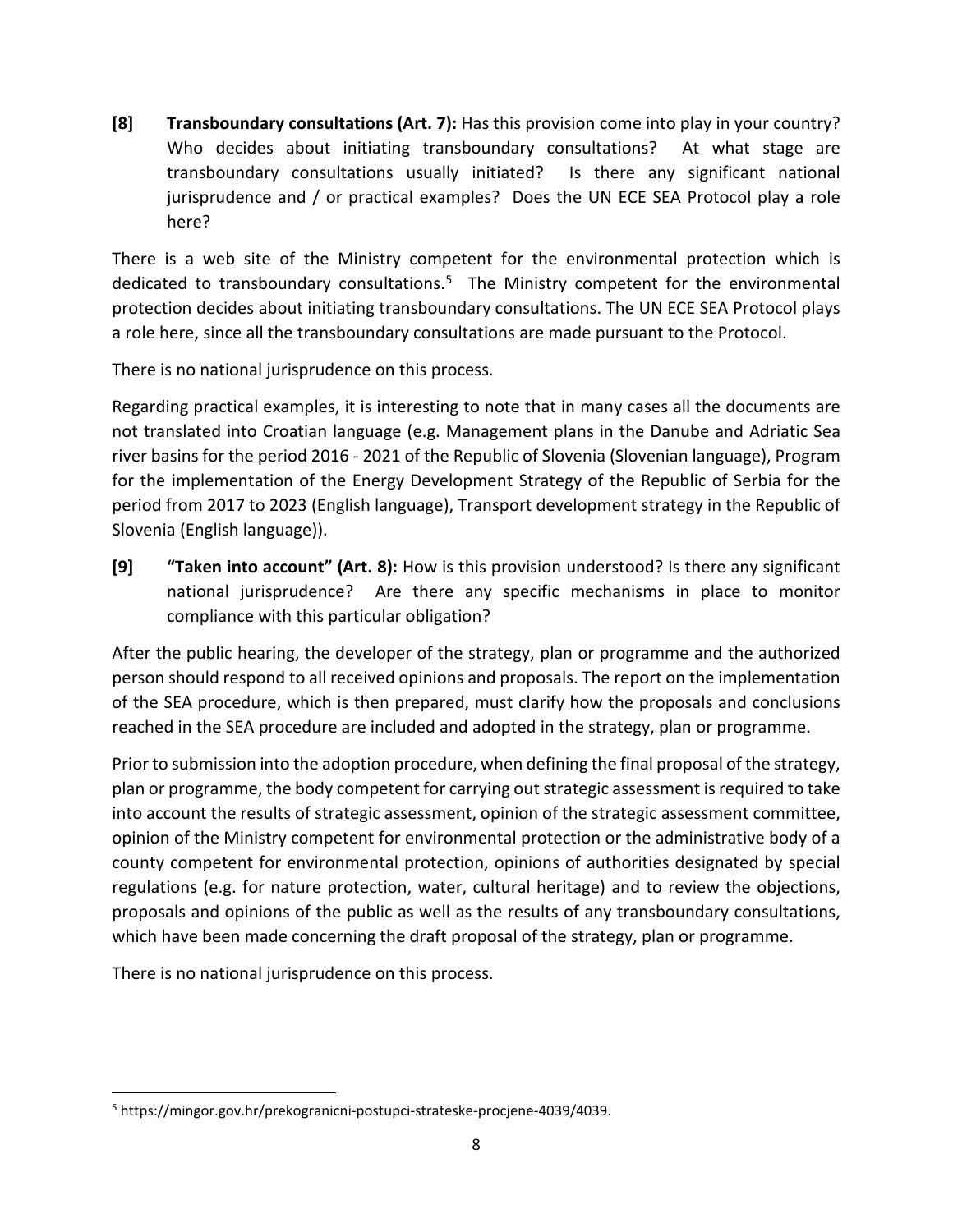**[10] Monitoring the significant environmental effects of implementation of plans / programmes (Art. 10)**

Is monitoring a legal requirement in your country? If so, how it is organised and who is responsible for monitoring? Is it effective in practice? Are there any specific mechanisms to address the results of monitoring?

There is just a general provision in the EPA according to which during the implementation of the strategy, plan and programme, the authority that adopted it must ensure the monitoring of environmental protection measures which are included in the strategy, plan and programme.

To my knowledge monitoring is not effective in practice and there are no specific mechanisms to address the results of monitoring.

# **[11] Access to justice:**

(i) How are alleged deficiencies in the SEA process dealt with by your national courts? In particular, is a plan or programme declared void if a court determines that the SEA process was deficient / unlawful? (Note here [Case C-24/19](http://curia.europa.eu/juris/document/document.jsf?text=&docid=227726&pageIndex=0&doclang=en&mode=lst&dir=&occ=first&part=1&cid=1000009) paras 80-95 concerning the legal consequences, and the role of the national court, where there has been a breach of EU law).

There is no case law. Final SEA decision cannot be challenged before the courts in Croatia. The only exemption is when SEA includes appropriate assessment when there is some possibility to challenge the decisions before the administrative court (e.g. decision stipulating that there is no need to carry out the main assessment and that the strategy, plan or programme is acceptable for the ecological network Natura 2000), but there is still no case law.

There was only one case before the Croatian High Administrative Courts where the Ministry competent for environmental protection challenged Waste Management Plan of the city Velika Gorica because strategic assessment was not carried out at all, which was contrary to the EPA. As a result, the High Administrative Court repealed the Waste Management Plan (Usoz-135/15- 5, judgement from 22 March 2016).

(ii) Are there any restrictions / limitations on access to justice as a result of national provisions concerning either legitimacy or jurisdiction of (administrative) courts (i.e. are plans / programmes excluded from judicial control on the basis of any rule on jurisdiction of courts or legitimacy)?

This is very problematic and controversial topic which is difficult to answer in simple words. Access to justice is restricted and complicated by the fact that there is the division of competence between the Constitutional Court and High Administrative Court.

If the strategy, plan or programme was adopted by the state body (e.g. Parliament, Government, Ministry) it can be challenged by anyone only before the Constitutional Court and only if the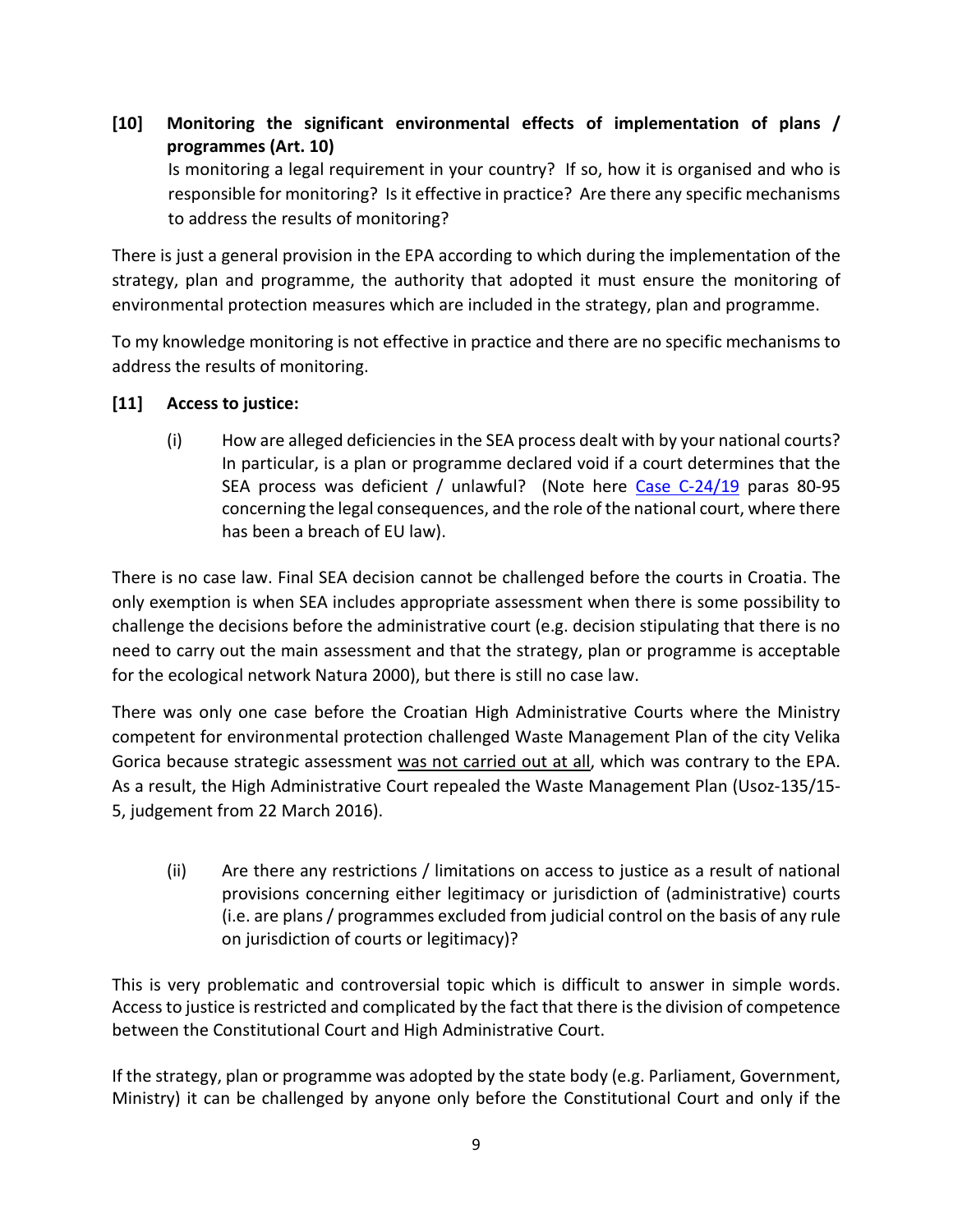Constitutional Court accepts its competence (if it deems that the strategy, plan or programme has the quality of "regulation" and if it finds enough reasons for accepting the proposal for challenging). According to the Constitutional Court regulation is "external general normative and legally binding act adopted by a state authority for the purpose of regulating certain issues, execution and/or implementation of laws, i.e. implementation of other regulations of higher legal force, which regulates relations in a general manner and acts towards all who find themselves in a legal situation in which the act in question is to be applied to them".

There is no case law before the Constitutional Court regarding the strategies, plans or programmes in the field of environment that were subject to or should have been subject to strategic assessment.

If the strategy, plan or program was adopted by the local or regional self-government unit it can be challenged before the High Administrative Court. The limitation is that, in order to be able to challenge the strategy, plan or programme, the petitioner must prove that the public authority issued an individual decision which is based on a strategy, plan or programme which resulted in a violation of hisright or legal interest. In environmental matters it is very unlikely that petitioners (local residents, NGOs) would be able to fulfill this requirement (for instance, they would have to apply for a waste management permit in order to obtain an individual decision issued on the basis of the Waste Management Plan and, thus, be able to challenge the Plan).

If the citizens or NGOs do not possess an individual decision which is issued on the basis of a strategy, plan or programme, they can file a communication to the High Administrative Court, but it is left to the Court to decide whether it would initiate proceedings on its own motion.

(iii) Is it possible to challenge a negative screening determination?

No. Only in case of decision stipulating that there is no need to carry out the appropriate assessment and that the strategy, plan or program is acceptable for the ecological network Natura 2000.

- (iv) Is it possible to challenge the scoping determination?
- No.
- (v) Is there any significant national jurisprudence on access to justice in the SEA context?

No. Only one case mentioned above at point (i) (Usoz-135/15-5, judgement from 22 March 2016).

**[12] Direct effect:** Are there any decisions of the national courts in your country where, because of alleged non-transposition, the direct effect of the Directive has been invoked?

No.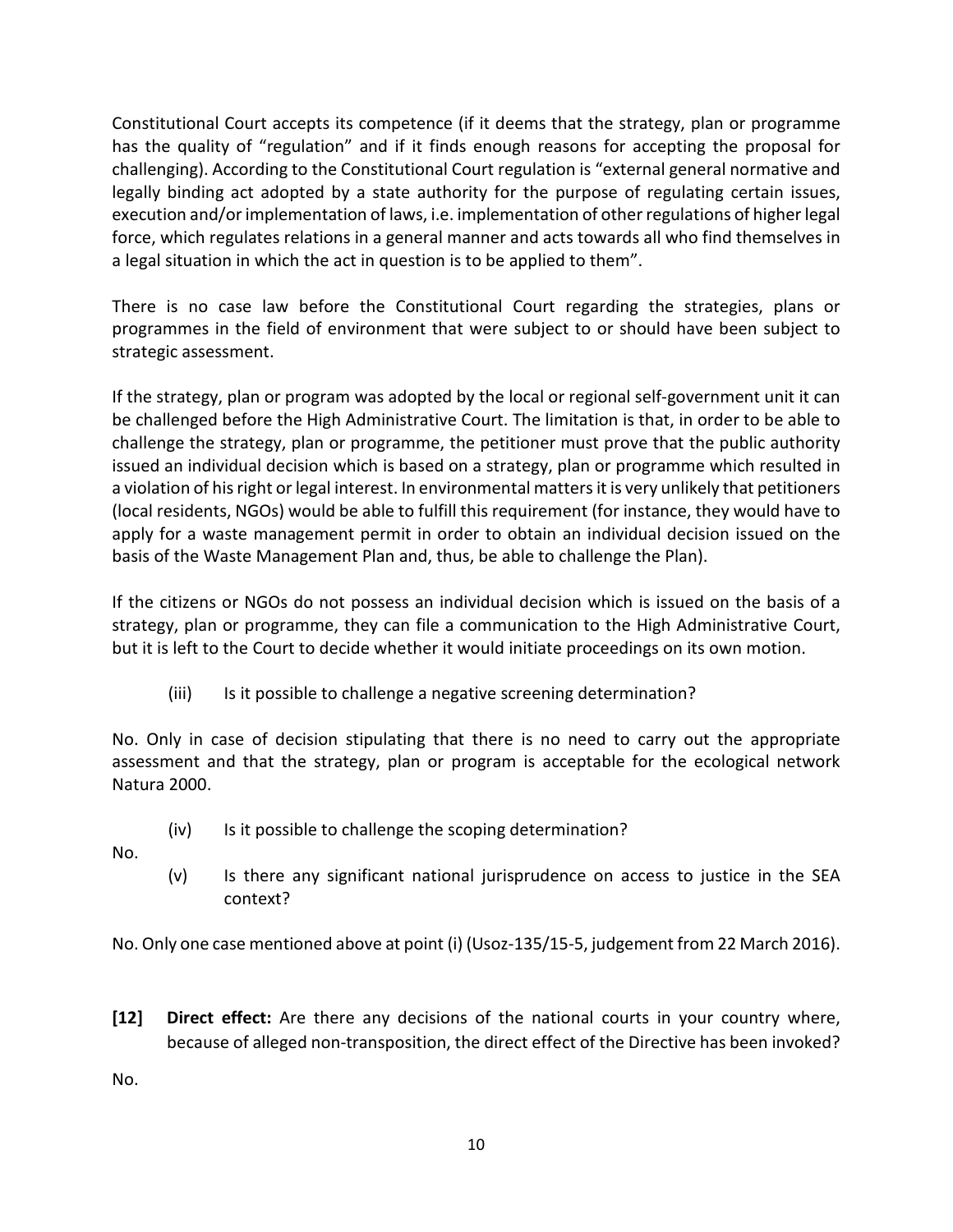**[13] SEA for proposed policies and legislation:** Have there been any developments in your country as regards SEA requirements for proposed policies and legislation that are likely to have significant effects on the environment, including health? (UN ECE SEA Protocol, Art. 13).

SEA relates, not only to plans and programs, but also to strategies.

**[14] National studies:** Have any significant official (or unofficial) studies of the implementation of the Directive and its impact in your country been published? If yes, please provide brief details and the key findings.

No.

# **[15] National databases:**

(i) Is there any national database on the number and categories of SEAs carried out each year in your country? If there is, please provide summary data for the most recent year available.

Statistical data is available every four years in the State of the Environment Report of the Republic of Croatia. The last available data is for the period 2013 to 2016. In that period:

- 5 SEA procedures were initiated for which the Ministry in charge of environmental protection was responsible,
- 34 SEA procedures for which another central state administration body was responsible (Ministry of Agriculture, Ministries of Regional Development and European Union Funds, Ministry of Maritime Affairs, Transport and Infrastructure, Ministry of Economy, Ministry of Construction and Physical Planning, State Institute for Radiological and Nuclear Safety) or an administrative body of the county and the City of Zagreb (mostly concerning Spatial Plans), and
- 14 screening assessments were conducted.
	- (ii) Is there any national database of SEA reports, Environmental Assessments and the relevant decisions made by the competent authority etc.? If yes, please summarise the position briefly and indicate if the database is available online.

There is no database. There is a web site of the Ministry competent for environmental protection with all the information and all the decision regarding SEA procedures, but only for strategic assessments that the Ministry carries out.<sup>[6](#page-10-0)</sup>

<span id="page-10-0"></span> <sup>6</sup> https://mingor.gov.hr/postupci-strateske-procjene-nadlezno-tijelo-je-ministarstvo-gospodarstva-i-odrzivograzvoja/4037.